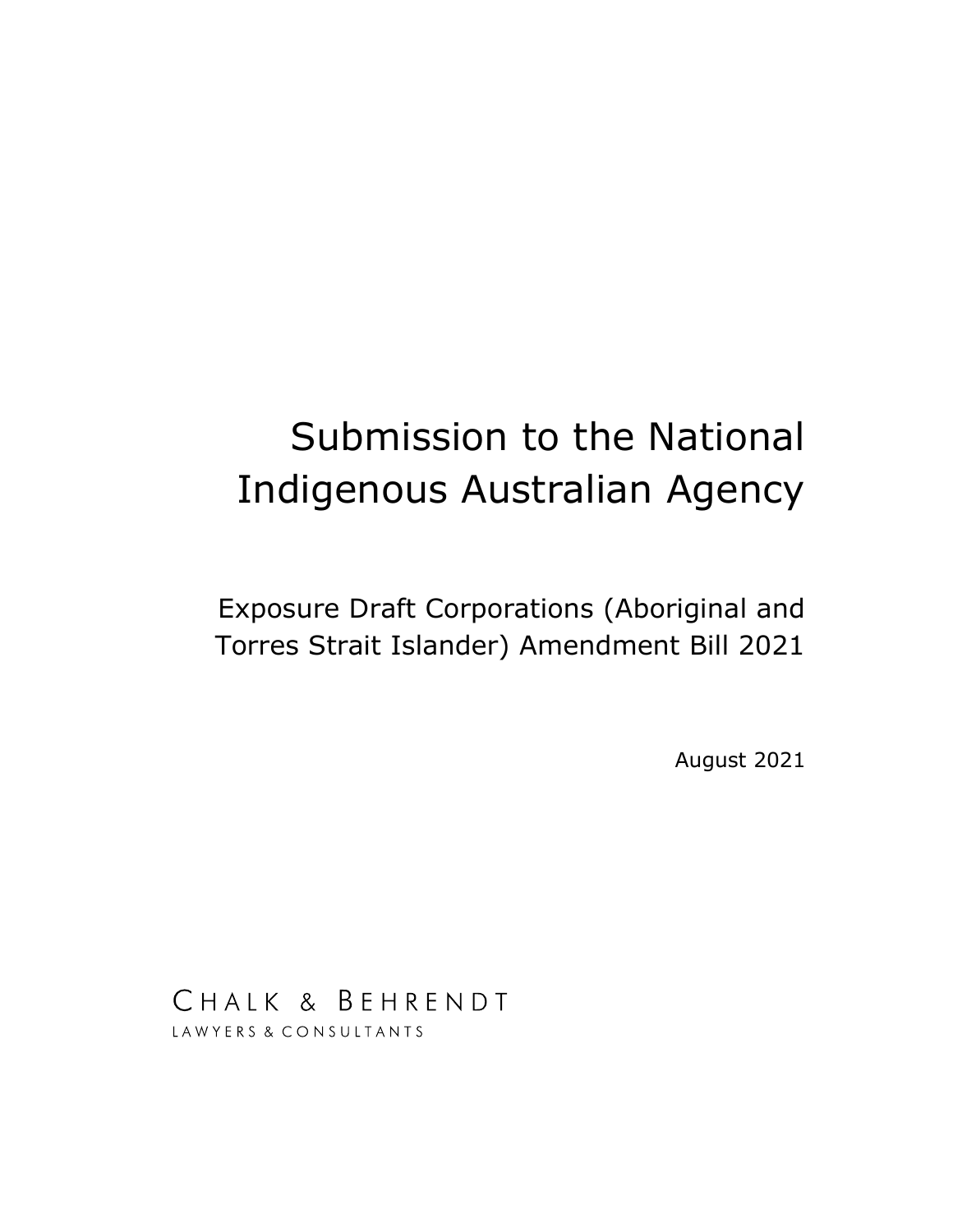# Table of contents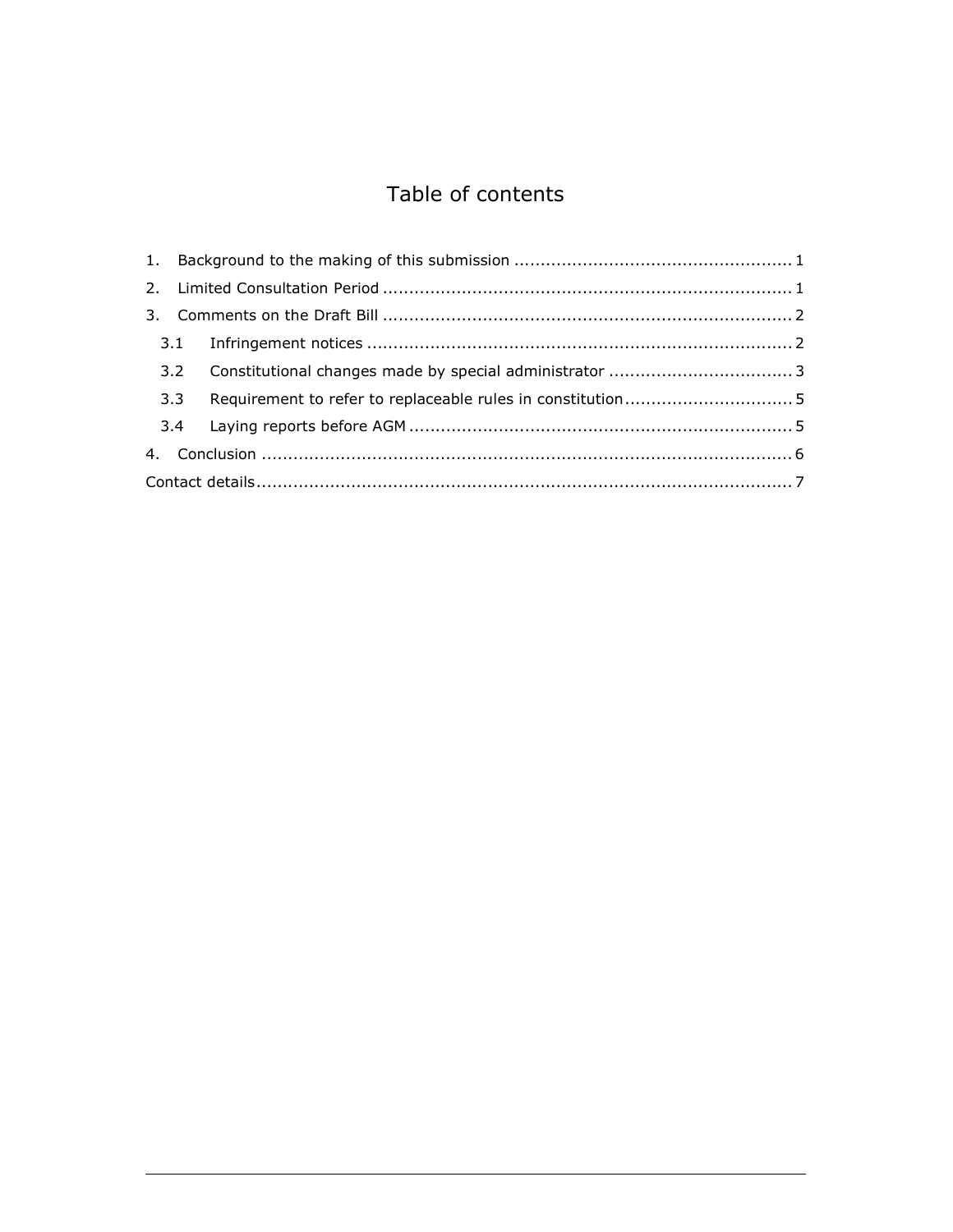# 1. Background to the making of this submission

Chalk & Behrendt Lawyers & Consultants is a majority Indigenous-owned law and consulting firm with over 25 years of experience in advising and representing Aboriginal communities and organisations in relation to governance, native title, land rights, heritage, commercial agreements, and economic and community development.

We advise a number of clients who are registered under the Corporations (Aboriginal and Torres Strait Islander) Act 2006 (Cth) (CATSI Act), including some that are also registered native title bodies corporate.

In September 2018, Chalk & Behrendt jointly provided a submission to the Office of the Registrar of Indigenous Corporations (ORIC) on the then proposed amendments to the CATSI Act (2018 Submission).

The Corporations (Aboriginal and Torres Strait Islander) Amendment Bill 2021 (Draft Bill) incorporates the outcomes of consultation on the 2018 proposed amendments and as well as the findings of the comprehensive review of the CATSI Act led by the National Indigenous Australians Agency in 2019-2020.

Chalk & Behrendt welcome the opportunity to make this submission on the Draft Bill. Our observations are drawn from extensive experience supporting CATSI Act corporations to develop more robust corporate governance structures and to achieve their goals within the existing statutory framework.

## 2. Limited Consultation Period

Before commenting on the substantive proposals in the Draft Bill, we note that only a very limited time has been provided for consultation. CATSI Act corporations only have a month to provide feedback on a Draft Bill which is 97 pages in total, containing 329 individual changes to the CATSI Act and other legislation, and implements more than 60 recommendations of the October 2020 CATSI Act Review Final Report (Final Report), many of which are taken forward in a way which differs from that described in the Final Report.

This is insufficient time for most CATSI corporations to respond given the number and complexity of the reforms and that many such corporations are already insufficiently resourced to respond to policy and legislative proposals. The time frame also does not account for the disruptions caused by the June-July 2021 COVID-19 outbreak, which has reduced the capacity of our clients to meet and discuss the proposed changes, as well as the ability of NIAA to provide for in person consultation opportunities.

We also note that many of the details of how specific legislative proposals will operate have been left to be implemented in the Corporations (Aboriginal and Torres Strait Islander) Regulations (the CATSI Regulations). We encourage the NIAA to commit to a proper consultation process and timeframe for the proposed amendments to the CATSI Regulations, in line with the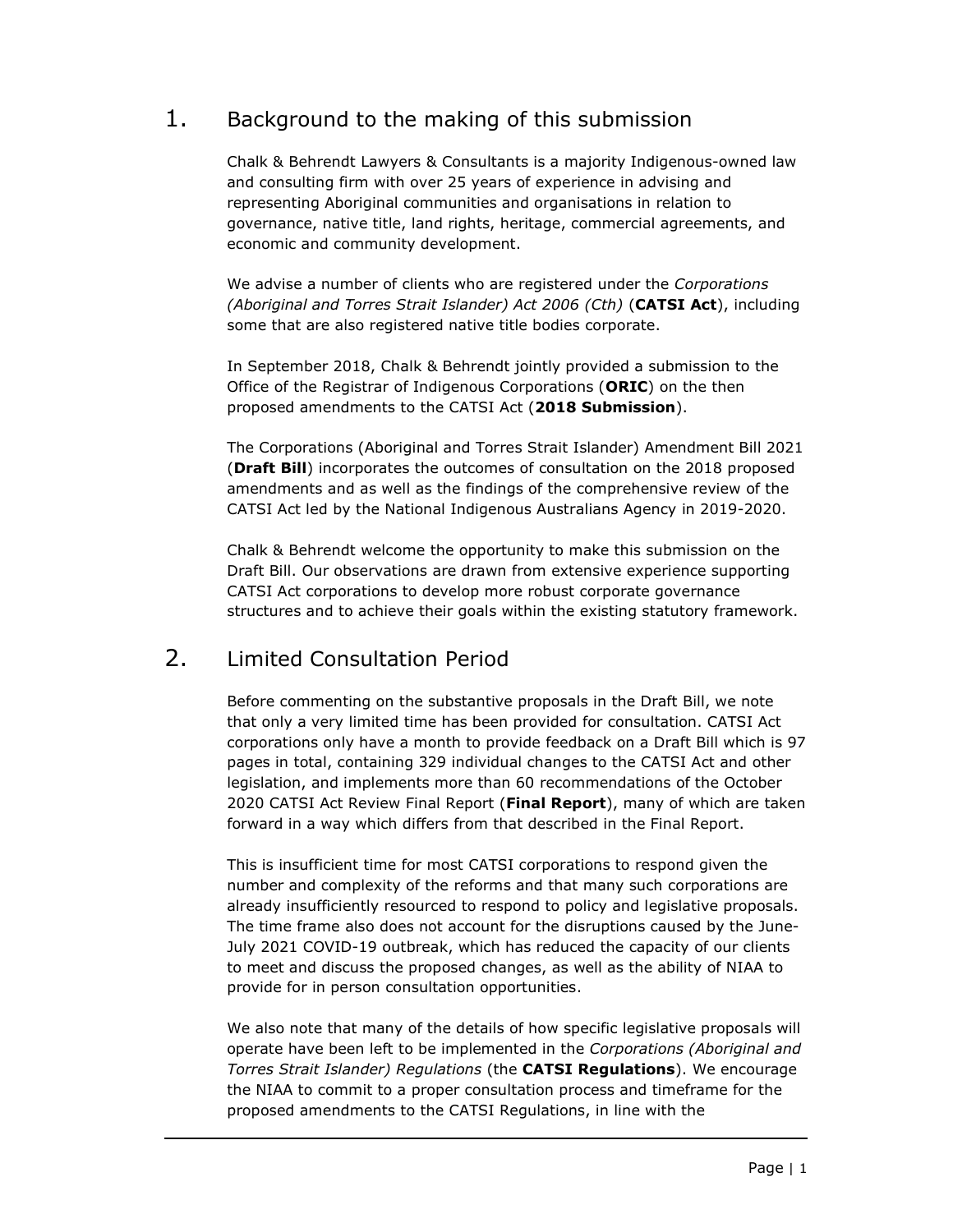requirements of the Legislation Act 2003 (Cth), in light of the potentially significant impact that these amendments will have on CATSI corporations.<sup>1</sup> We outline this potential impact further below.

# 3. Comments on the Draft Bill

Many of the changes proposed by the Draft Bill, particularly those which provide greater flexibility for CATSI corporations to meet regulatory requirements, are positive ones. We are pleased that the Draft Bill takes on board some of the comments made in the 2018 Submission.

The introduction of a requirement to review the effectiveness of the CATSI Act every seven years is also positive change, given the continuing need for the CATSI Act to respond to the evolving needs of CATSI corporations.

However, we are concerned with certain proposals in the Draft Bill that move towards criminalisation of administrative non-compliance, undermine the principle of self-determination and increase administrative burdens on CATSI corporations without adequate policy justification.

### 3.1 Infringement notices

One of the recommendations in the Final Report being taken forward by the Draft Bill is Recommendation 4, which proposed that the CATSI Act Registrar's powers be expanded to include the ability to issue penalty notices. Although the Registrar already had the ability to issue penalty notices for prescribed offences under section 566-5 of the CATSI Act, no offences have been prescribed in the CATSI Regulations.

Item 21 of the Draft Bill repeals existing section 566-5 and items 22-23 proposes a new Division 571 in relation to infringement notices that sets out a framework governing the conditions and requirements around infringement notices including when they can be issued and what information they should contain. The fact sheet published by the NIAA accompanying these changes state that "The CATSI Regulations will be amended in accordance with the changes prescribed in the CATSI Amendment Bill and at that time offences will be included in the Regulations."

This is one of the proposals the impact of which on corporations will depend significantly on the detail in the CATSI Regulations, a draft of which is not published alongside the Draft Bill.

While we support the inclusion of a more detailed framework governing the Registrar's power to issue infringement notices if that power were to be used, including for example, the ability of the Registrar to extend the period for payment (which is not available in existing section 566-5), we would be concerned if the proposed amendments were in practical terms to lead to

<sup>1</sup> See Fact sheet 8 "Part 8-Officers of corporations", which states that "Time permitting, consultation will be undertaken in relation to the proposed amendments to the CATSI Regulations".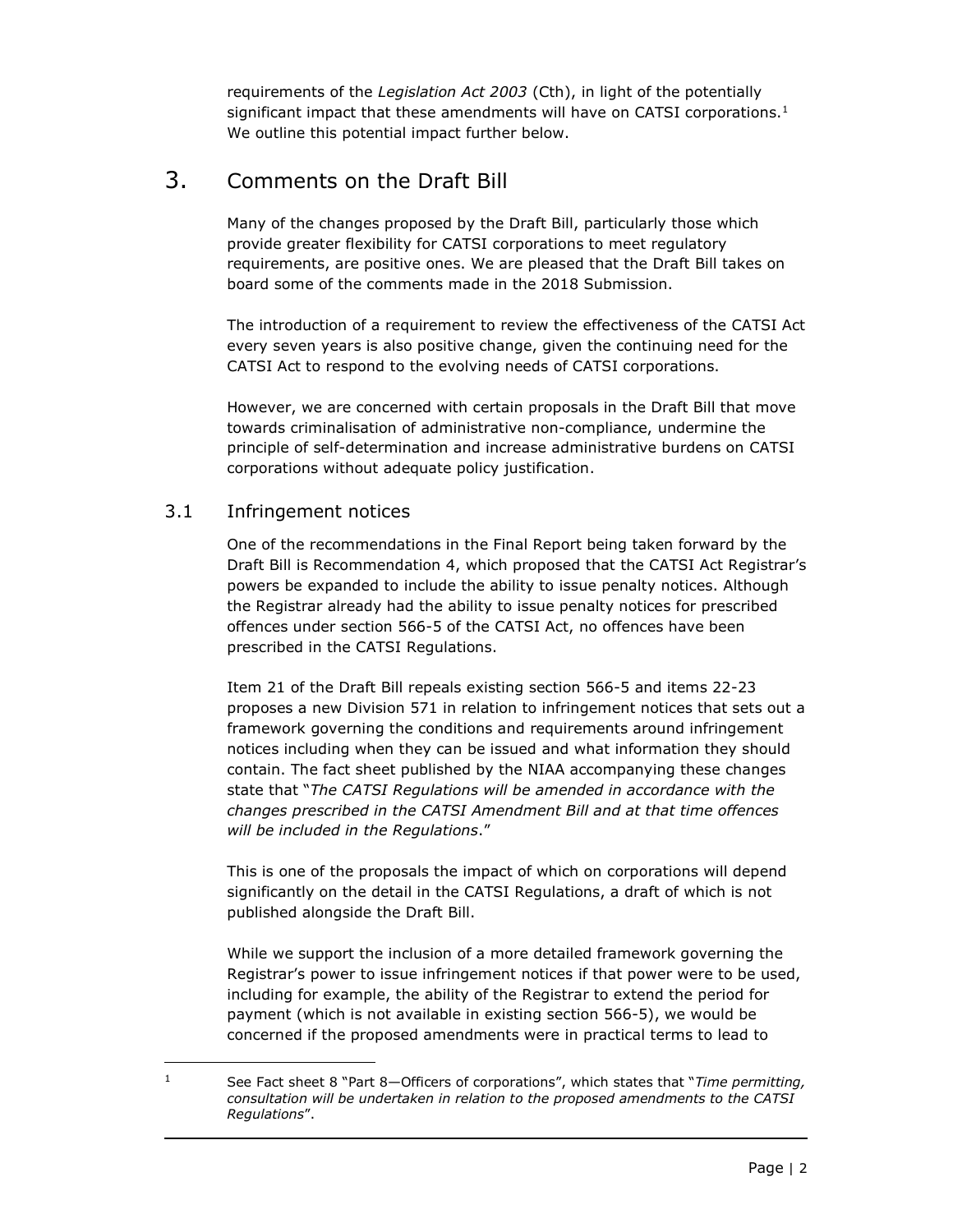greater 'criminalisation' of non-compliance. Many CATSI corporations have very limited resources to meet the complex administrative requirements of the CATSI Act, often relying on unpaid directors to do this work, many of whom live in remote areas and may not have access to technology. It is inappropriate in these circumstances that minor non-compliance could result in the issuance of penalties, rather than addressed through ways that support and improve the capacity of the corporation to meet their compliance obligations.

While the CATSI Act also includes quite serious offences, such as those relating to breaches of directors' duties (e.g. s 265-25), those offences are more appropriately dealt with by a court given the high penalties and the implications for the individuals involved.

We agree with the submission made by the Central Land Council to the Comprehensive Review of the CATSI Act 2019-20<sup>2</sup> that it is critically important that the implementation of the CATSI Act does not result in potentially harmful criminal outcomes for Indigenous people, particularly where other regulatory measures would suffice.

The prescribed offences which can trigger the power to issue infringement notices need to be carefully considered so that the proposed amendments do not lead to greater 'criminalisation' of minor non-compliance.

#### $3.2$ Constitutional changes made by special administrator

Regulatory approaches that emphasise self-determination and support internal decision-making processes (rather than external, top-down regulation) ought, as a matter of policy and principle, be encouraged.

One reform proposed to be implemented in the Draft Bill in our view undermines this principle. Item 127 of the Draft Bill prohibits the Registrar from accepting any constitutional changes after a special administrator has changed the constitution under s 499-5 of the CATSI Act unless he or she is satisfied that the:

- change is consistent with the change made by the special  $(a)$ administrator when considering the purpose or need for that change; or
- $(b)$ circumstances of the corporation have changed such that the change made by the special administrator is no longer relevant.

Under s 499-5(3) and (4) of the CATSI Act, a special administrator has the power to change the corporation's constitution without any oversight by the members of the corporation and without any limitation as to the grounds on

 $\overline{2}$ Central Land Council, Submission to the Comprehensive Review of the CATSI Act 2019-20, 1 October 2020, available here: https://www.clc.org.au/wpcontent/uploads/2021/03/20201001-Central-Land-Council-Submission-to-the-CATSI-Act-Review-SIGNED-oct-2020.pdf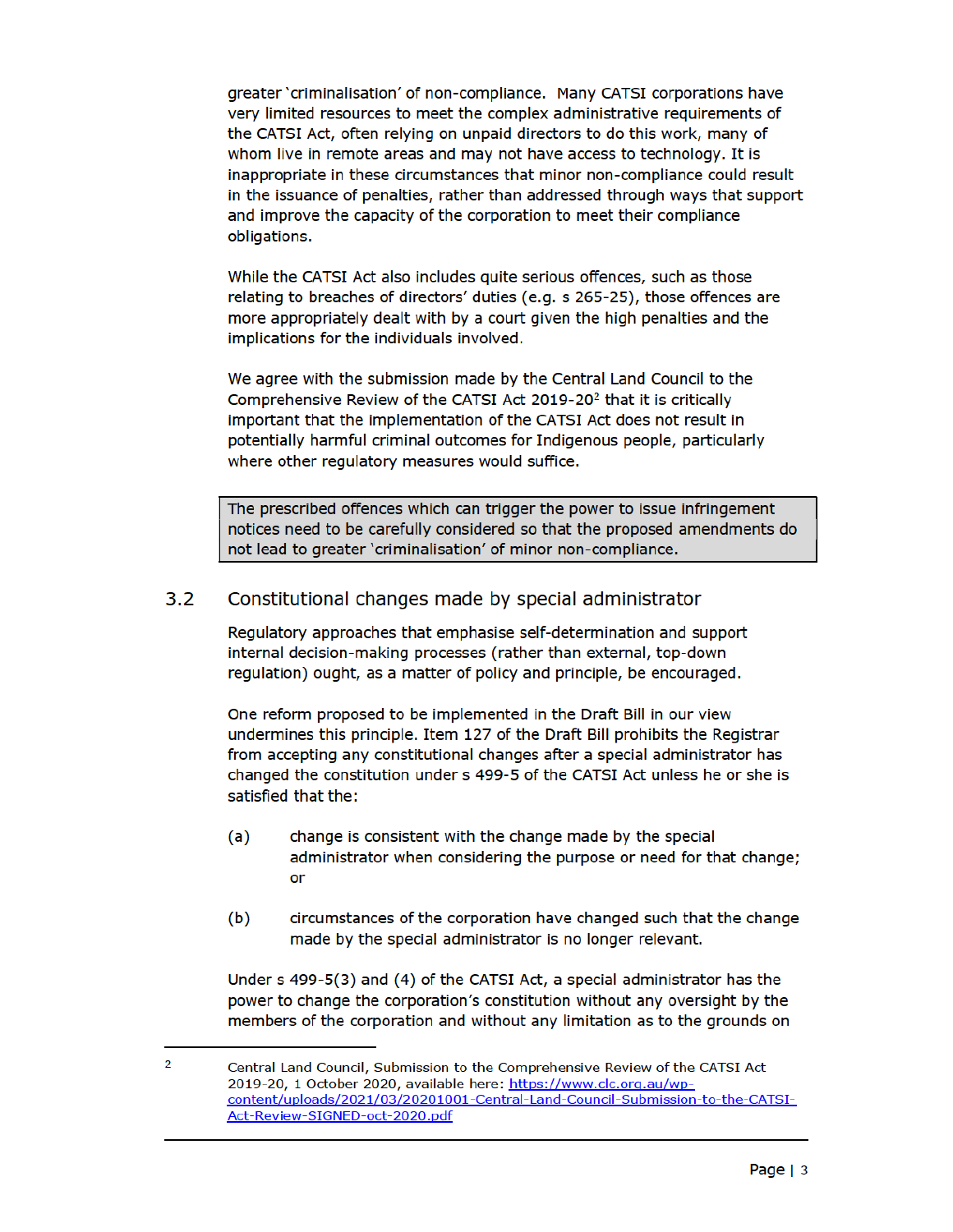which the change can be made. However, one of the principal objectives of the special administrator is, where possible, to return the corporation to the control of members.  $3\text{ }$  To prevent members from subsequently changing the constitution in an inconsistent manner is incompatible with the purpose of special administration as a temporary measure and undermines members' ability to determine their own governance arrangements.

The Final Report justifies this recommendation on the basis that, under subsection 69-30(1) of the CATSI Act, the Registrar can reject a rule book change by members that is inconsistent with a prior, Registrar-initiated, amendment to a corporation's rule book. However, the Registrar's power to change the corporation's constitution in section 69-35 can only be exercised if he or she is satisfied that the conduct of the corporation's affairs; or an actual or proposed act or omission by or on behalf of the corporation; or a resolution, or a proposed resolution, of members or a class of members of the corporation, is contrary to the interests of the members as a whole or oppressive to a member or group of members. The CATSI Act currently imposes no such limitation on the power of a special administrator to change the corporation's constitution.

We understand that in certain circumstances, it may be detrimental to a corporation's interests for it to reverse a constitutional change which enabled the proper functioning of the corporation to be restored. However, we do not believe that there should be a rebuttable presumption, as the proposal in the Draft Bill introduces, that changes inconsistent with amendments made by the special administrator should not be registered.

The Registrar already has the power to make changes to a CATSI corporation's constitution if the Registrar is satisfied of certain matters referable to the interests of the members. If the Registrar considers that a constitutional amendment made by a special administrator should not be reversed by a member resolution to change the constitution, he or she can overturn that change by satisfying the test under section 69-35, which imposes a positive obligation to consider the interests of the members.

A prohibition on the Registrar accepting any constitutional changes after a special administrator has changed the constitution under section 499-5 of the CATSI Act unless satisfied that the change is consistent with the special administrator's change or circumstances of the corporation have changed is inappropriate given the nature of special administration as a temporary measure and the very broad scope of the special administrator's power to amend the rule book.

Office of the Registrar of Indigenous Corporations, Policy Statement 20: Special administrations, Last updated: 21 February 2017: https://www.oric.gov.au/sites/default/files/documents/02\_2017/PS-20\_Specialadministrations v7-0.pdf

3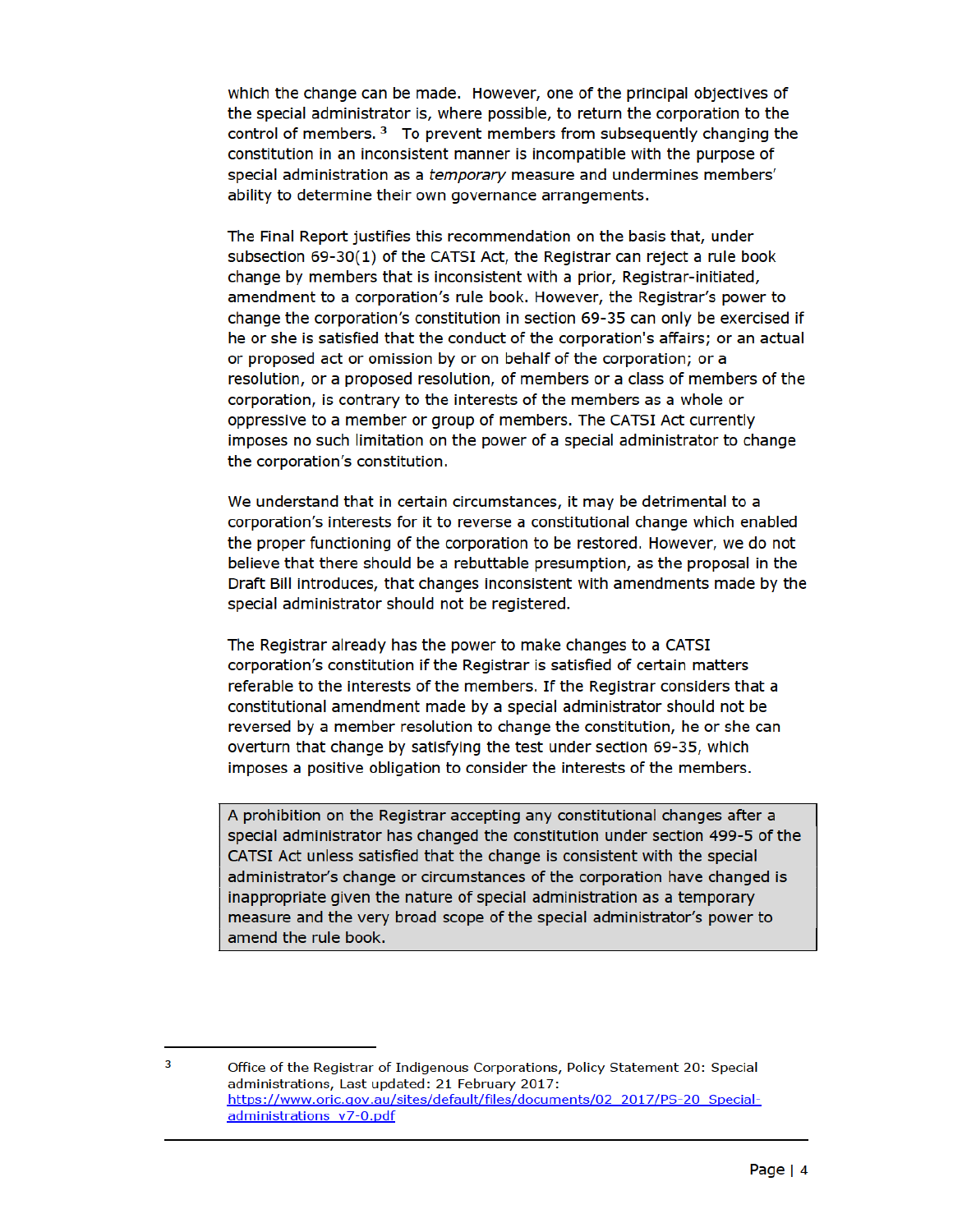#### $3.3$ Requirement to refer to replaceable rules in constitution

Item 125 of the Draft Bill proposes that the constitution of CATSI corporations must identify the replaceable rules (if any) that apply to the corporation.

We understand that the intention of such a requirement is to make people aware that the replaceable rules exist while ensuring that rule books remain current if there are any amendments to the CATSI Act.

However, as stated in the 2018 Submission, we are concerned about the cost and administrative burden placed on CATSI corporations to amend their rulebooks to implement this requirement. No transitional provisions are included in the Draft Bill, so it is unclear the timeframe allowed for CATSI corporations to comply.

Many CATSI corporations have adopted rule books which replace or modify replaceable rules and, in some cases, the rule books adopted have been the product of considerable discussion, debate and political compromise among members. In some cases, members may want to take the opportunity to reopen discussions and debates about the substance of particular rules, and there is in our view a risk that many corporations' members may be unable to reach agreement about revised rule books within a reasonable timeframe. In many cases, corporations will need to obtain legal and other advice about the new rule book to be adopted, which will require funding that many corporations lack. Moreover, the requirement will be triggered each time a new replaceable rule is introduced into the CATSI Act.

For these reasons, we submit that a requirement for existing CATSI corporations to revise their rules books to include a reference to any applicable replaceable rules is impracticable and ought not be implemented.

#### $3.4$ Laying reports before AGM

Item 121 in the Draft Bill introduces a requirement for directors of a corporation to lay any reports prescribed by the CATSI Regulations and prepared for the financial year, before the Annual General Meeting.

As per the 2018 Submission, we submit that such a requirement would impose an unnecessary additional financial and administrative burden on CATSI corporations given that an existing requirement that copies of reports be provided to members on request.

A requirement to send copies of reports with the notice of the annual general meeting would, in our submission, impose an additional financial and administrative burden on CATSI corporations which is not justified given that members are already entitled to be given those reports on request.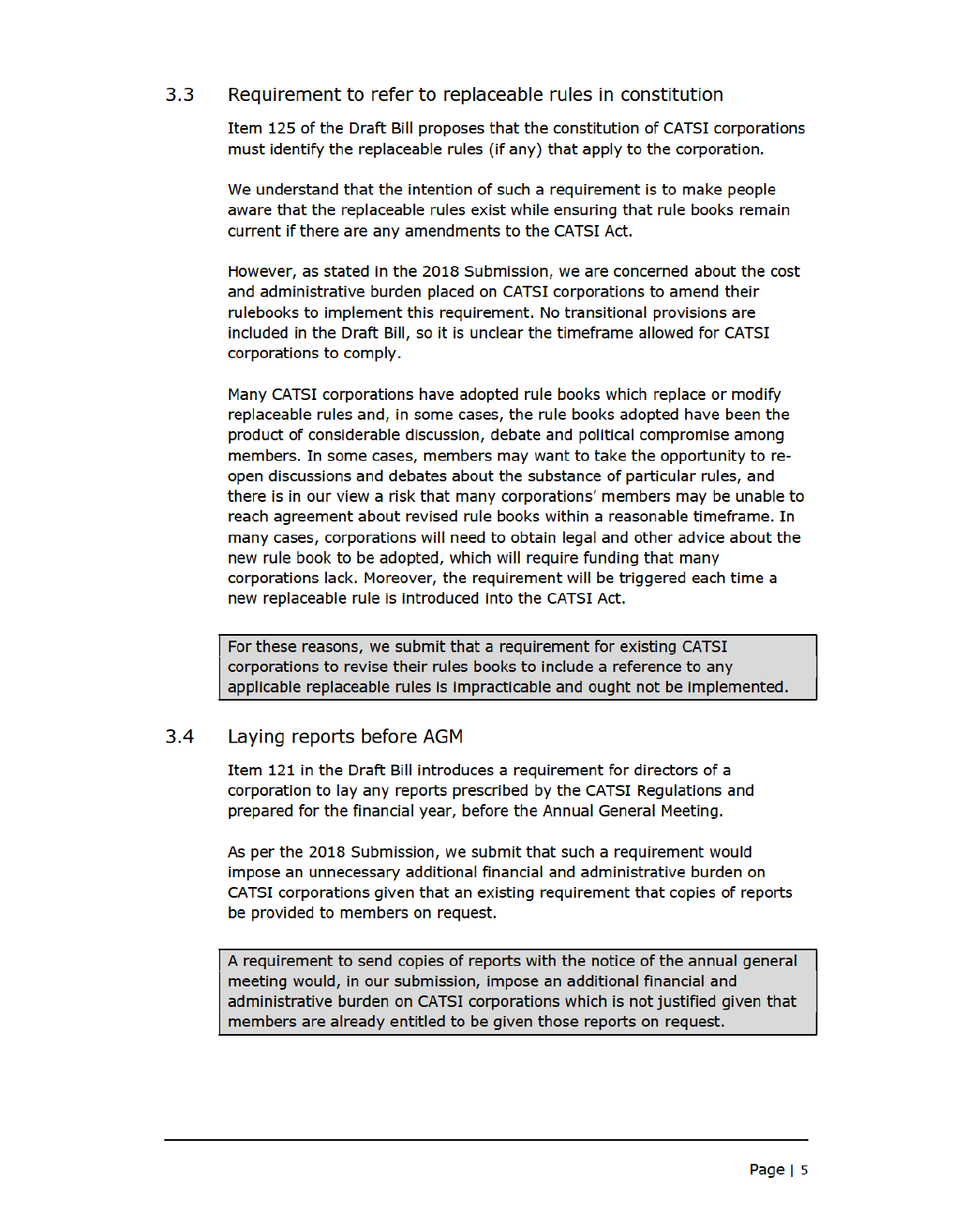# 4. Conclusion

As noted above, many of the proposed amendments in the Draft Bill have the potential to significantly affect CATSI corporations and their members – including amendments which require further elaboration in the CATSI Regulations. It is crucial that all amendments to the CATSI Act are made in a way which supports Aboriginal and Torres Strait Islander peoples in achieving their objectives, and we would therefore welcome the opportunity to comment on the CATSI Regulations as they are drafted.